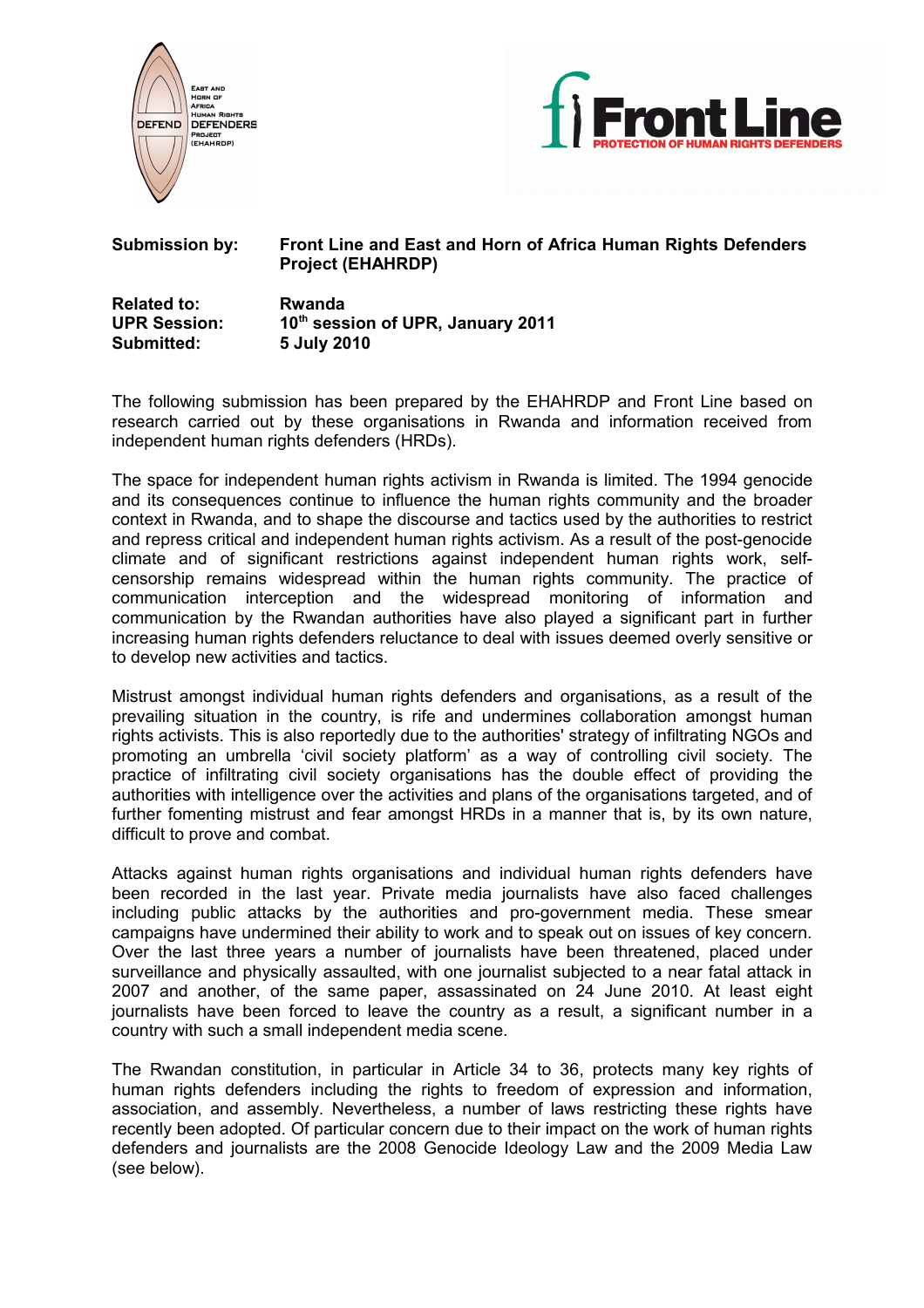### **Stigmatisation and intimidation**

Public attacks against independent journalists working in both the local and regional media originate at the highest level of government. At a press conference on 3 March 2010, President Kagame himself made direct reference to the editors of the two leading independent newspapers *Umuseso* and *Umuvugizi*, respectively Mr. Charles Kabonero and Mr. Jean Bosco Gasasira, linking them to two Rwandan Generals who had recently fled the country. At a June 2009 press conference, the Minister of Information referred to the same two Rwandan newspapers stating that ''the[ir] days are numbered''.

Similarly, at the 3 March 2010 press conference, the President also attacked the East African, a regional weekly newspaper, for an interview it conducted with Ms Victoire Ingabire, an opposition presidential candidate for the August 2010 elections, and questioned why only Ugandan journalists based in Uganda were currently reporting on Rwanda: "*And of course the worst of it… well, probably not worst but probably something that is equally offensive….why is it that people would cover Rwanda by a Ugandan journalist based in Uganda..for me that suggested we are probably less East African…. or the intention was to make Rwanda less East African…".* 

Stigmatisation of independent journalists and human rights organisations in the governmentowned and pro-governmental media is frequent and has increased in 2010. In one example, the pro-governmental New Times published an article in which it reported that a government spokesperson was accusing Human Rights Watch (HRW) of having sought to blackmail the Rwandan government, for having supposedly written a letter to President Kagame expressing their concern over the decision to expulse HRW Rwanda researcher, Carina Tertsakian, from the country.

Direct public intimidation and labelling of human rights activists by the authorities also occurred within the regional fora. During the May 2010 session of the African Commission on Human and Peoples' Rights (ACHPR) the Rwandan ambassador to the African Union (AU) present in Banjul accused Rwandan NGOs that had taken part in the NGO Forum, which proceeds the Commission's sessions, of insincerity and of being close to an organisation which is carrying out a campaign to destabilise the country, in clear reference to the *Forces Démocratiques de Libération du Rwanda* (FDLR).

## **Use of genocide-related charges against human rights defenders**

The use genocide-related accusations against vocal independent civil society actors has characterised Rwanda since the immediate post-genocide time. Civil society has been profoundly affected by events in 2004, when a parliamentary report accused a number of leading independent human rights organisations of genocidal ideology and recommended their closure. Several human rights defenders fled the country as a result and leading human rights groups were taken over by pro-government individuals. Particularly affected by the events was the *Ligue Rwandaise pour la Promotion et la Défense des Droits de l'Homme* (LIPRODHOR), which was temporarily closed down in July 2004. In August 2007, in a trial marred by procedural irregularities and seen by many as linked to his human rights work, former LIPRODHOR vice-president Francois-Xavier Byuma was sentenced to a 19-year prison term on genocide-related charges. Those events played an important role in furthering the climate of suspicion and self-censorship that continues to characterise Rwandan civil society today. Two key staff members of the *Ligue des Droits de la Personne dans la Région des Grands Lacs* (LDGL) also fled the country in 2007.

A new Genocide Ideology Law was passed in 2008. The 2008 law complements the 2003 law on genocide, which also criminalises genocide denial, revisionism and divisionism. While in principle the broad objectives of these laws may appear legitimate, their provisions have been used to stifle dissent and were invoked on a number of occasions against human rights defenders. The 2008 law, in particular, contains an extremely broad definition of genocide ideology and acts constituting genocide ideology, and does not include the need for intent in the definition of these acts or any link with an actual genocidal act. It contains restrictions to freedom of expression that go well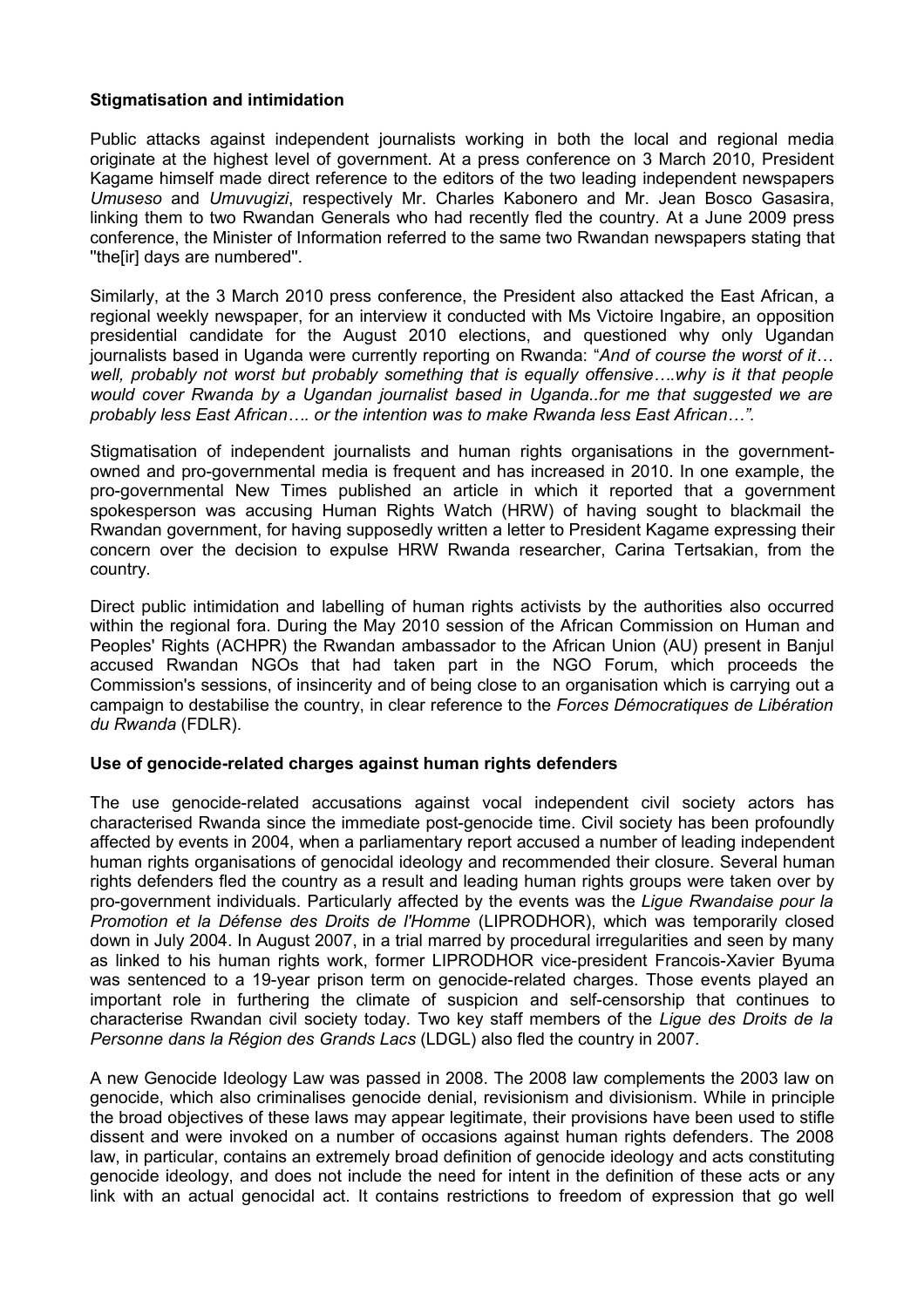beyond permissible limitations under international human rights law. The law provides for a 10- to 25-year prison term for "stirring up ill feelings", which may effectively be used against anybody seeking justice for crimes committed by the now ruling Rwandan Patriotic Front (RPF). The law also contains specific penalties directed at organisations, including non-profit organisations. The UN Special Rapporteur on human rights defenders noted the vague and ambiguous interpretation of the new law and stated that it "would be likely to limit any opposition even moderate to government, and restrict the full enjoyment of the right of freedom of expression and opinion".

Genocide-related accusations against journalists and human rights defenders continue to be used today. On 25 April 2009 the Kinyarwanda service of the British Broadcasting Corporation (BBC) was suspended by former Minister of Information, Ms Louise Mushikiwabo, for two months. The suspension came after BBC broadcast a programme analysing the country's forgiveness policies which included interviews with, amongst others, a former presidential candidate in which he criticised the government's policy towards Hutus and another in which an individual raised the issue of abuses committed by the RPF. The Minister accused the programme of genocide denial.

More recently, a US human rights lawyer, Mr Peter Erlinder, was arrested on charges of genocide denial on 28 May 2010. This came both as a result of his human rights work as defence lawyer of opposition politician, Ms Victoire Ingabira Umuhoza, as well as a result of his calls for the crimes committed by the now ruling Rwandan Patriotic Front (RPF) to be prosecuted .

#### **Other restrictions on the activities of human rights defenders**

A new Organic Law Governing Non-Governmental Organisations was passed in 2008 (Law 55/2008 of 10/09/2008). While establishing NGOs is generally possible, a number of limitations of freedom of association have been reported and the process of registration is particularly burdensome.

Both national and international NGOs are required to apply for registration each year, which exposes them to uncertainty on whether re-registration will be granted. The registration process requires that NGOs demonstrate how their activities are in accordance with government priorities as identified in government initiatives Vision 2020, Economic Development Poverty Reduction Strategy (EDPRS) and District Development Plan (DDP). Before obtaining authorisation from the central government, NGOs have to receive provisional authorisation from each district and zone where they intend to work. The law requires that quarterly financial statements and lists of staff and assets be submitted to the authorities.

In April 2010, Human Rights Watch (HRW) Rwanda researcher, Carina Tertsakian, was forced to leave Rwanda on the basis of alleged irregularities in her work permit application. In March 2010, the Criminal Investigation Department (CID) summoned her twice on allegations of using false documents. Despite official letters from HRW's headquarters confirming the authenticity of the documents and the submission of a second application, the Immigration Authorities informed HRW they were not satisfied with the explanations provided. The Rwandan authorities have since made clear that HRW can continue working in Rwanda but that the organisation would need to send a different researcher. This event is of concern and illustrates the climate of heightened restrictions on freedom of expression and association that the authorities have created in the lead up to the August 2010 presidential elections. Whilst presented as due to administrative irregularities, it is no coincidence that the decision targets a prominent and vocal international group in a way that directly affects the organisation's capacity to work in the country.

The *Ligue des Droits de la Personne dans la Région des Grands Lacs* (LDGL), a regional organisation which is one of the most active human rights groups in the country, has at times faced challenges during its registration process. Throughout 2008 the Ministry of Immigration and Emigration refused to grant LDGL registration, which affected the organisation's ability to monitor the 2008 elections. More recently, LDGL, along with other organisations, faced delays during their re-registration process, notably as a result of a request to sign a Memorandum of Understanding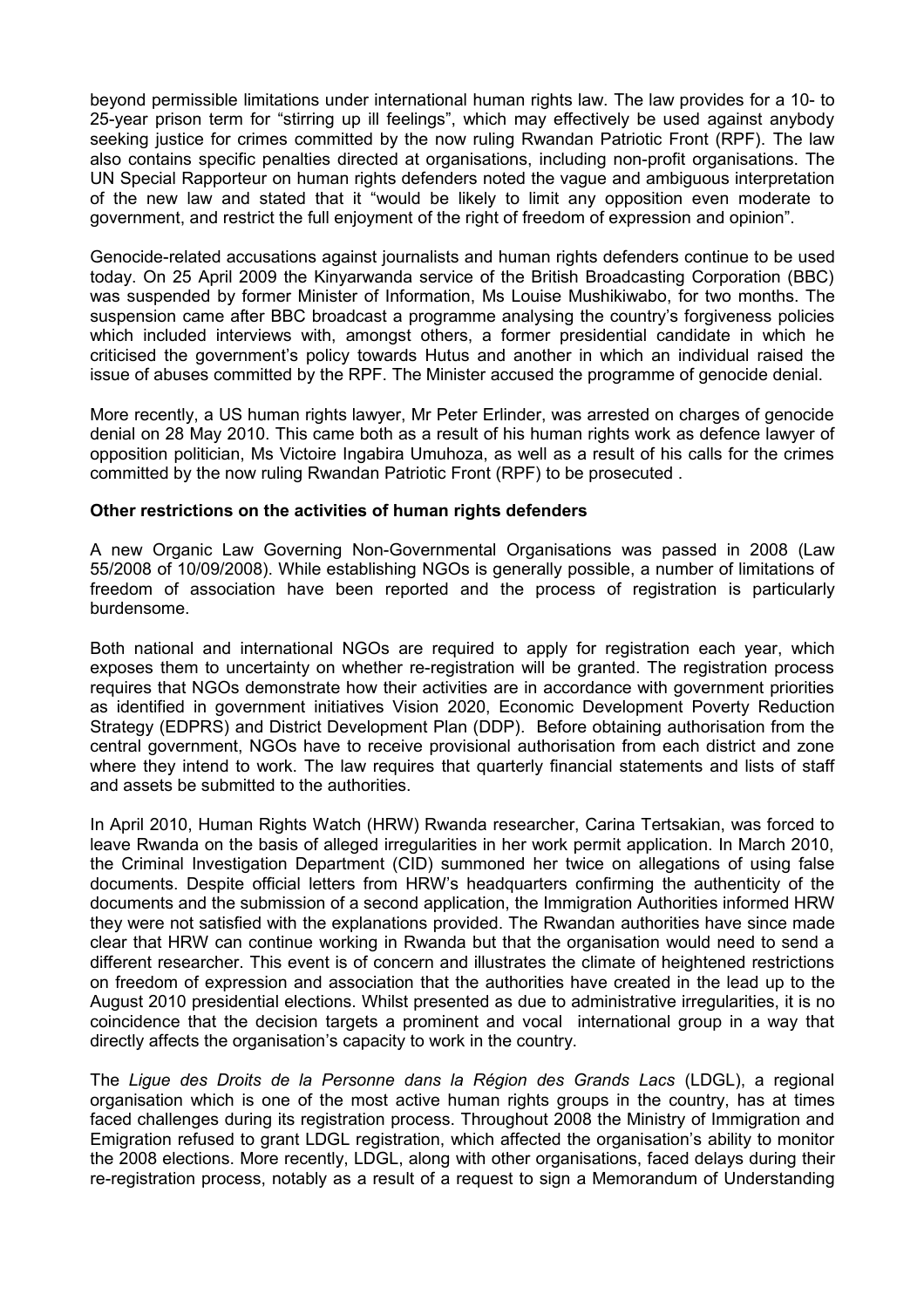with the Ministry of Justice, a requirement that did not exist before for organisations registered with that Ministry.

Human rights defenders fear new restrictions on human rights organisations planning to take part in election monitoring during the 2010 elections. In previous years the authorities have restricted NGO election monitoring. In 2008, the request by LIPRODHOR to monitor the elections outside of the government supported civil society platform was rejected by the National Electoral Commission (NEC).

#### **Media freedom**

Freedom of expression and the media are severely restricted in Rwanda and several journalists, particularly those working for independent private newspapers, reported receiving intimidation. In a country where the use of the media by the ruling party has had tragic repercussions, such a trend is alarming.

A new Media Law was passed in August 2009 and contained a number of provisions seen as problematic. The law maintained defamation as a criminal offence and included vague language allowing prosecution for publishing material considered in "contempt to the head of state" or against public decency. Furthermore, recognised academic qualifications were made a prerequisite for registration as journalist, which may affect a number of independent journalists who have not followed a formal academic curriculum but who have been active in the profession for a number of years. The law also included financial requirements, which particularly affect the private media that have fewer opportunities to generate income from advertising. The law also granted significant powers to the existing High Media Council (HMC), the body mandated to promote press freedom in the country, including power to suspend newspapers.

The independence of the HMC is highly questionable. The January 2010 HMC elections were flawed. They largely failed to follow the procedure recommended by the Ministry of Information, notably to allow one vote per media house: certain media houses were not invited to the proceedings, whilst others, notably the pro-governmental New Times, were granted several votes. As a result, representatives of pro-governmental media now dominate the Council, thus reinforcing the already existing government influence over this institution. In light of the increased powers of the Council under the new Media Law this development risks to further restrict media freedoms.

While the new regulatory framework affects the general media landscape in its entirety, private media outlets, particularly the two leading Kinyarwanda papers, *Umuseso* and *Umuvugizi*, are the primary target of these restrictions

On 13 April 2010, the HMC announced the suspension of *Umuseso* and *Umuvugizi* for six months. The legality of the suspension has been questioned both in terms of its length and of the procedure used, which appear to be at odds with the New Media Law itself. The newspapers were accused of having produced material that were allegedly defamatory of President Kagame, inciting the army to insubordination, and creating fear among the public. The decision followed a number of public statements by the authorities against the newspapers, including by President Kagame in March 2010 and by the Minister of Information in June 2009 (see above). The suspension will only end once the August 2010 elections are over. The Office of the Prosecutor also brought a series of criminal cases against the two newspapers, notably on charges of defamation in connection with articles exposing scandals of public figures .

In 2007 Editor of Umuvugizi, Jean Bosco Gasasira narrowly survived an attack by a group of assailants outside his house. To date no one has been held accountable for the attempted murder. More recently, on 24 June 2010, Acting Editor of Umuvugizi, Jean Leonard Rugambage was shot dead outside his home. According to reports, Mr. Rugambage was investigating the shooting of an exiled former Rwandan general in South Africa. Such targeted attacks against human rights defenders, particularly journalists, also have an intimidating impact on the human rights community as a whole.